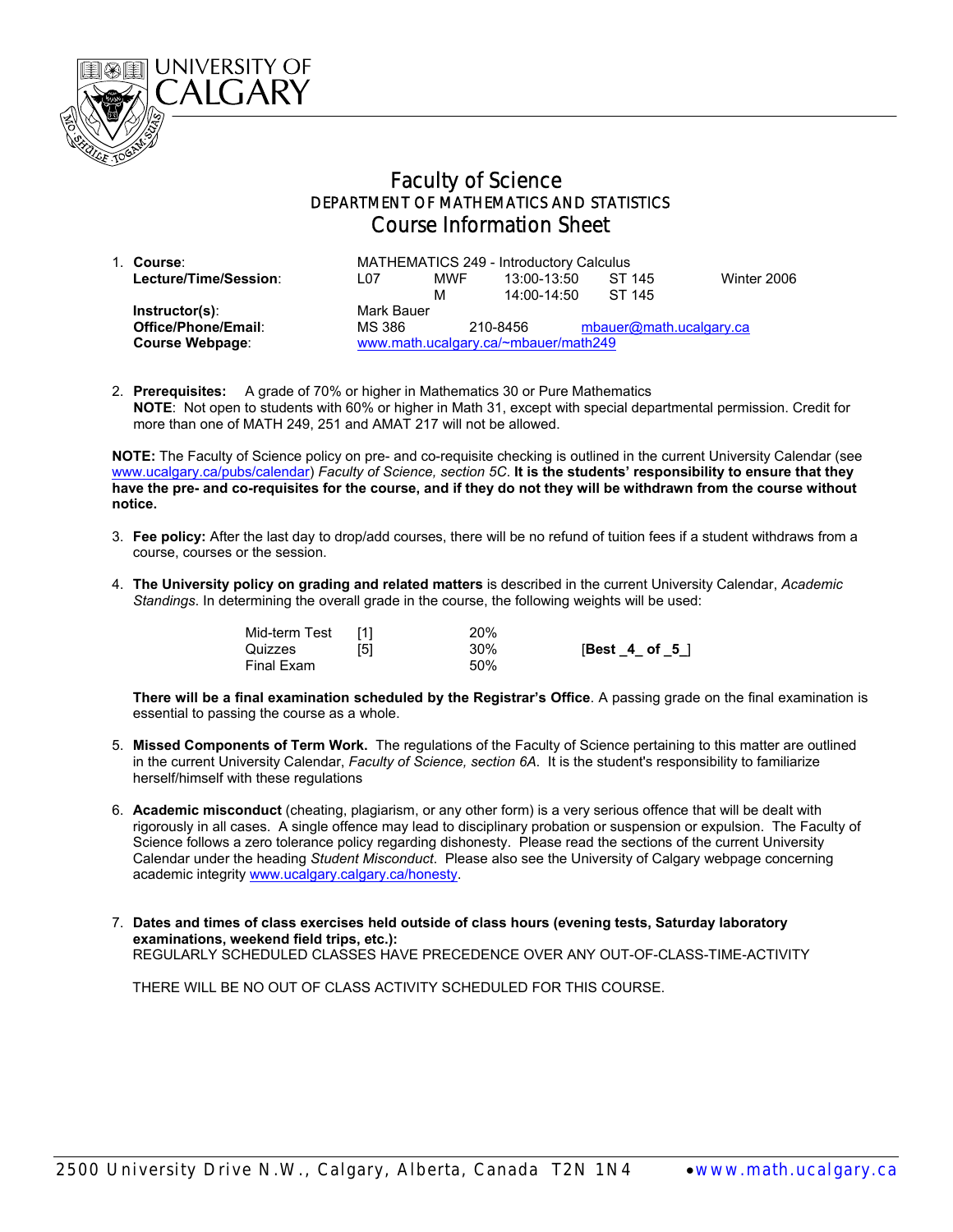## 8. **Text**: Calculus: Early Transcendentals

**Author**: James Stewart

- 9. There will be five quizzes, each of duration 35 minutes or less, administered during your lab section of this class. There will be one mid-term test held in the lecture period on **Friday, March 10th**, and a two-hour final exam, scheduled by the Registrar. A passing grade on the final exam is necessary to pass the course.
- 10. Calculators **ARE NOT** permitted at quizzes, mid-term test, or the final exam.
- 11. In addition to the instruction provided by their lecturer and tutorial instructor, there is a continuous tutorial available where students may obtain individual help with questions about the course material and exercise problems. Faculty members and graduate students will be available in the continuous tutorial room to answer questions in a one-to-one fashion. The continuous tutorial is located in MS 365 and operates from 11:00-15:00 Mondays, Tuesdays, Wednesday, Thursdays and from 11:00-14:00 on Fridays.

There is also a free and optional course of review material for Calculus, called Calculus Connections, taught by Professor Elsabrouty. A copy of the schedule can be found on the math department web site, with the undergraduate course listing for Math 249. You are encouraged to attend professor Elsabrouty's lectures to review any material which you do not feel you have mastered.

## 12. **SCUM**

The Society for Calgary Undergraduate Mathematics is located in MS337A. They sell exam packages, run final reviews, and can often assist with problems. The office is open from 10am to 3pm Monday-Friday, and you are welcome to drop by. They look forward to meeting you!

|          | M  | W  | F  | <b>MATERIAL</b>       | <b>EXAMINATION</b>                                |
|----------|----|----|----|-----------------------|---------------------------------------------------|
| January  | 9  | 11 | 13 | Appendices A, B, C, D |                                                   |
|          | 16 | 18 | 20 | 1.1, 1.2, 1.3         |                                                   |
|          | 23 | 25 | 27 | 1.5, 1.6, 2.1, 2.2    | Quiz 1: Review material                           |
| February | 30 | 1  | 3  | 2.3, 2.5, 2.6         |                                                   |
|          | 6  | 8  | 10 | 2.7, 2.8, 2.9         | Oct. 10 - No Class<br>Quiz 2: Limits & Continuity |
|          | 13 | 15 | 17 | 3.1, 3.2, 3.3, 3.4    |                                                   |
|          | 20 | 22 | 24 |                       | Spring break - no class                           |

## LECTURE SCHEDULE: (this is only an estimate)